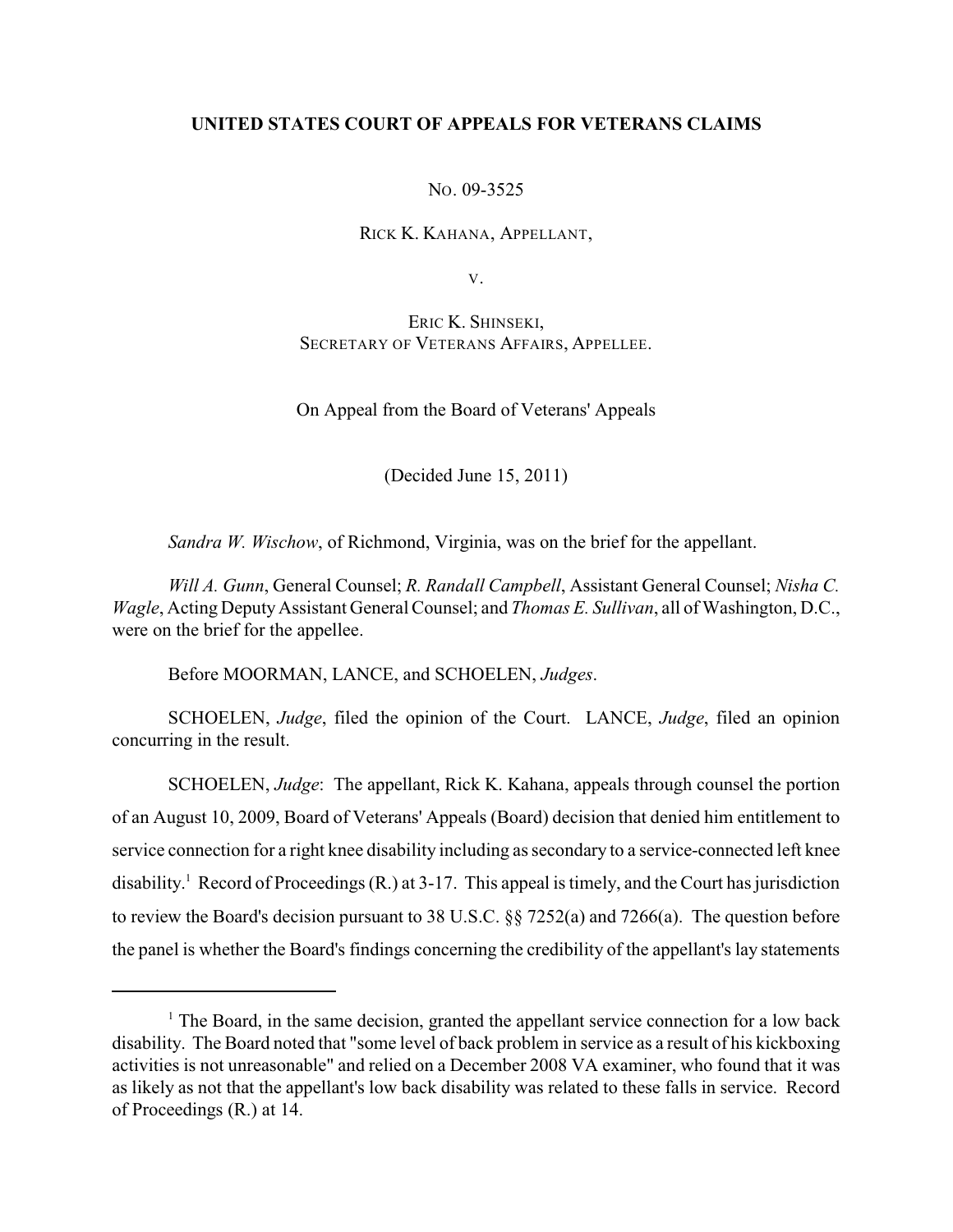conflict with the Court's holding in *Colvin v. Derwinski*, 1 Vet.App. 171 (1991). Because the Court holds that the Board erred in making a medical determination concerning the severity of an anterior cruciate ligament (ACL) in violation of *Colvin*, the Court will vacate the portion of the Board's decision denying the appellant entitlement to service connection for a right knee disability and remand the matter for further proceedings consistent with this opinion.

### **I. BACKGROUND**

### A. Facts

The appellant served on active duty in the U.S. Army from September 1976 until September 1979. R. at 737. The appellant's service medical records (SMRs) and service separation report of medical history include extensive references to in-service injuries to his left knee. R. at 613-708, 613-15. There is no reference to an injury to the right knee in the appellant's service separation report.<sup>2</sup> Id. By March 1980, the appellant had been granted service connection for his left knee injuries. R. at 603.

In April 1993, Dr. Frederick G. Nicola, the appellant's private orthopedist, performed arthroscopic surgery and an ACL reconstruction on the appellant's right knee.<sup>3</sup> R. at 262. According to the records of Dr. Sam Bakshian, the appellant's left ACL was surgically repaired for the first time in the early 1990s. R. at 558. Dr. Bakshian also reported that the appellant injured his back and both knees in 1995 while performing as a stuntman. R. at 509. Dr. Nicola subsequently performed a

 $\frac{1}{2}$  In the decision here on appeal, the Board found that there is no evidence of a right knee injury in the appellant's SMRs. R. at 14. The Court notes that the record contains a May 16, 1978, clinical record, which reported "effusion sighted r[ight] patella" and increased pain on palpation and on leg lift of the medial and lateral meniscus regions and a limited range of motion. R. at 634. The appellant makes no reference to this record cite and does not specifically dispute the Board's finding of no SMR evidence of a right knee injury in service. Nevertheless, the appellant maintains that he injured his right knee in service while participating in a Tae Kwon Do match in Korea and did seek medical attention at that time and was told it was "just a sprain." Appellant's Brief at 10.

<sup>&</sup>lt;sup>3</sup> The April 1993 date for the appellant's right knee surgery performed by Dr. Nicola was recorded in a clinical record. According to the appellant's medical history contained in a VA medical examination report, the first surgical repair of a right ACL tear occurred in 1994. R. at 58. In January 2002, Dr. Nicola confirmed that he had performed a right ACL reconstruction on the appellant, but did not indicate the date. R. at 578.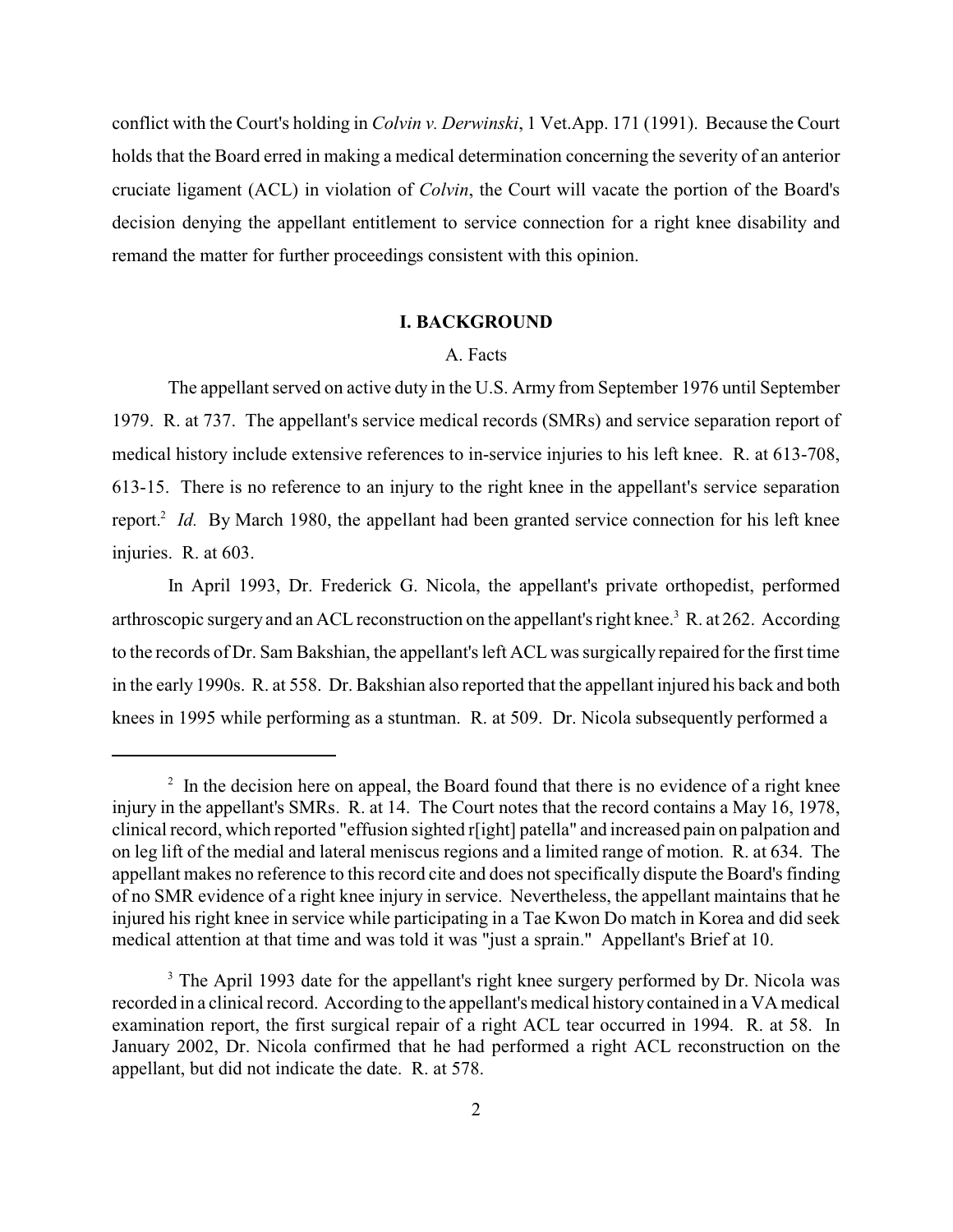bilateral ACL reconstruction. *Id.* 

The appellant was provided a hearing before the Board in September 2007. R. at 306-26. There, he stated that he injured his right knee in service, and was unsure why the injury did not appear in his SMRs. R. at 311. He related that his original left knee injury was not fixed properly, and that led him to put too much pressure on his right leg so that when he was in a kickboxing competition in 1978 in Korea he "got kicked" and "got knocked down" and the right knee "snapped." R. at 311, 321. The appellant said "it was another ACL injury." R. at 321. The appellant also reported that he sustained an additional injury to his right knee following service, but attributed both the in-service and postservice injuries to the fact that he continually favored his left leg. R. at 325.

Following the appellant's hearing, in November 2007, the Board remanded the matter for additional development, which included providing the appellant with a VA medical examination "to determine the likely etiology of [his] current right knee . . . disabilit[y]." R. at 300-05. The Board noted:

The veteran has not received a VA examination to specifically evaluate whether there is a relationship between his right knee . . . disabilit[y] and his military service. . . . As he has made *reasonable allegations*regarding the presence of such a relationship, the Board finds that such a VA examination is warranted prior to final adjudication of his claim.

### R. at 302 (emphasis added).

In a December 2008 VA examination report, the examiner recorded the appellant's assertions that his right knee snapped during an in-service kickboxing competition. R. at 58. The appellant stated that he was seen at a clinic and was told he had only sustained a sprain. *Id.* He related that he continued to have problems following his discharge, and was eventually diagnosed with a right ACL tear that required surgical repair in the 1990s. *Id.*

The examiner concluded that the appellant injured his right knee while in service in 1979, but noted that the appellant did not seek treatment until the 1990s. R. at 73-74. The examiner also concluded that the appellant's right knee injury resulted from his habit of putting more weight on his right knee after numerous left knee injuries. R. at 74. In reaching her conclusions, the examiner reviewed private medical records, but did not review SMRS or VA records, and stated that she based her opinion on the history given by the appellant and the records of Dr. Nicola. *Id.*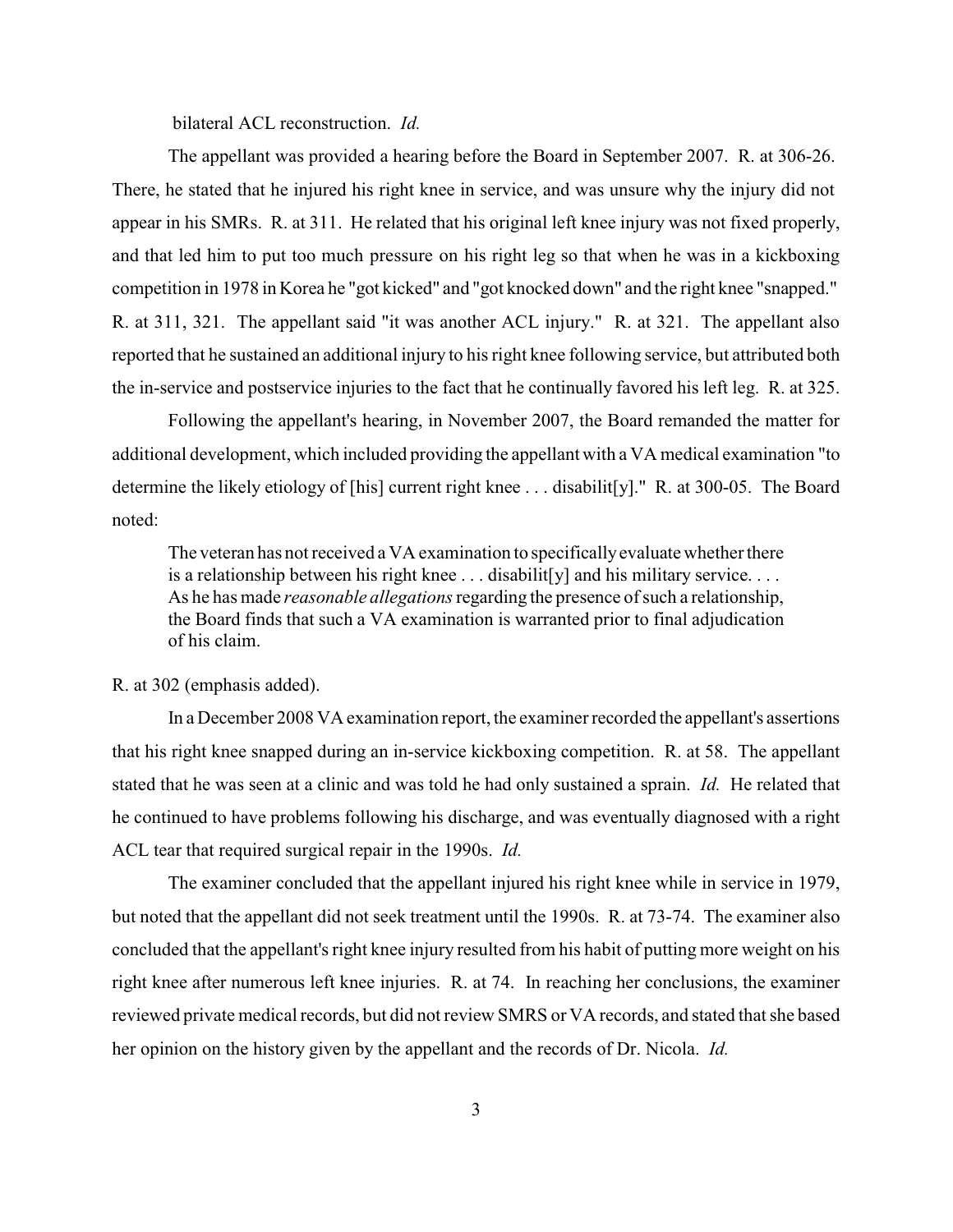VA requested that the claims folder be returned to the examiner who completed the December 2008 examination for "addendum, opinion[,] and r[a]tionale for opinion." R. at 54. Further instructions on the request stated:

Examination report states SMR[]s NOT reviewe[d]. [Social Security Administration] records show [appellant] sustained injuries in 1994 secondaryto work as a stuntman. No right knee injury in service. Injuries sustained post-service were not discussed.

*Id.* 

Subsequently, in a March 2009 VA examination report, the same examiner who had performed the 2008 examination noted that the appellant reported an in-service injury to his right knee, but that there was no documentation in his SMRs of a right knee injury. R. at 47-48. The examiner concluded that the appellant's right knee injury is not related to his military service. R. at 48. As rationale for her decision, the examiner stated that "[t]here is no documentation of right knee injury in the [appellant's SMRs] to support [his] claim." R. at 48-49. The examiner, discussing the appellant's private medical records, noted that, while Dr. Nicola's letter indicates an in-service right knee injury, records from Dr. Sam Bakshian indicate that the appellant's right knee ACL tear was from a 1994 work-related injury. R. at 48. The examiner further found that the appellant's right knee condition "is not felt to be caused by or related to" his left knee condition. R. at 49. As rationale, the examiner stated that the appellant's injury, an ACL ligament sprain, "resulted from a specific trauma incident and is not an overuse type of injury. Medical records reviewed did not support that a right knee injury occurred during the [appellant's] service but rather was a work-related injury." *Id*.

The Board, in its August 10, 2009, decision here on appeal, denied the appellant entitlement to service connection for a right knee disability including as secondary to a service-connected left knee disability. The Board noted that the appellant's SMRs show that he injured his left knee while in service but do not show that he injured his right knee. R. at 14. The Board then found that the appellant's assertion that he tore his right ACL during service was not credible. R. at 14-15. The Board also found that the appellant was not competent to "provide an opinion regarding medical nexus." R. at 16. The Board found that the evidence failed to establish any continuity of symptomatology in his right knee after service, and the lengthy gap between his service and the first evidence of a right knee disorder in 1993 is "a factor against a finding that the disability was incurred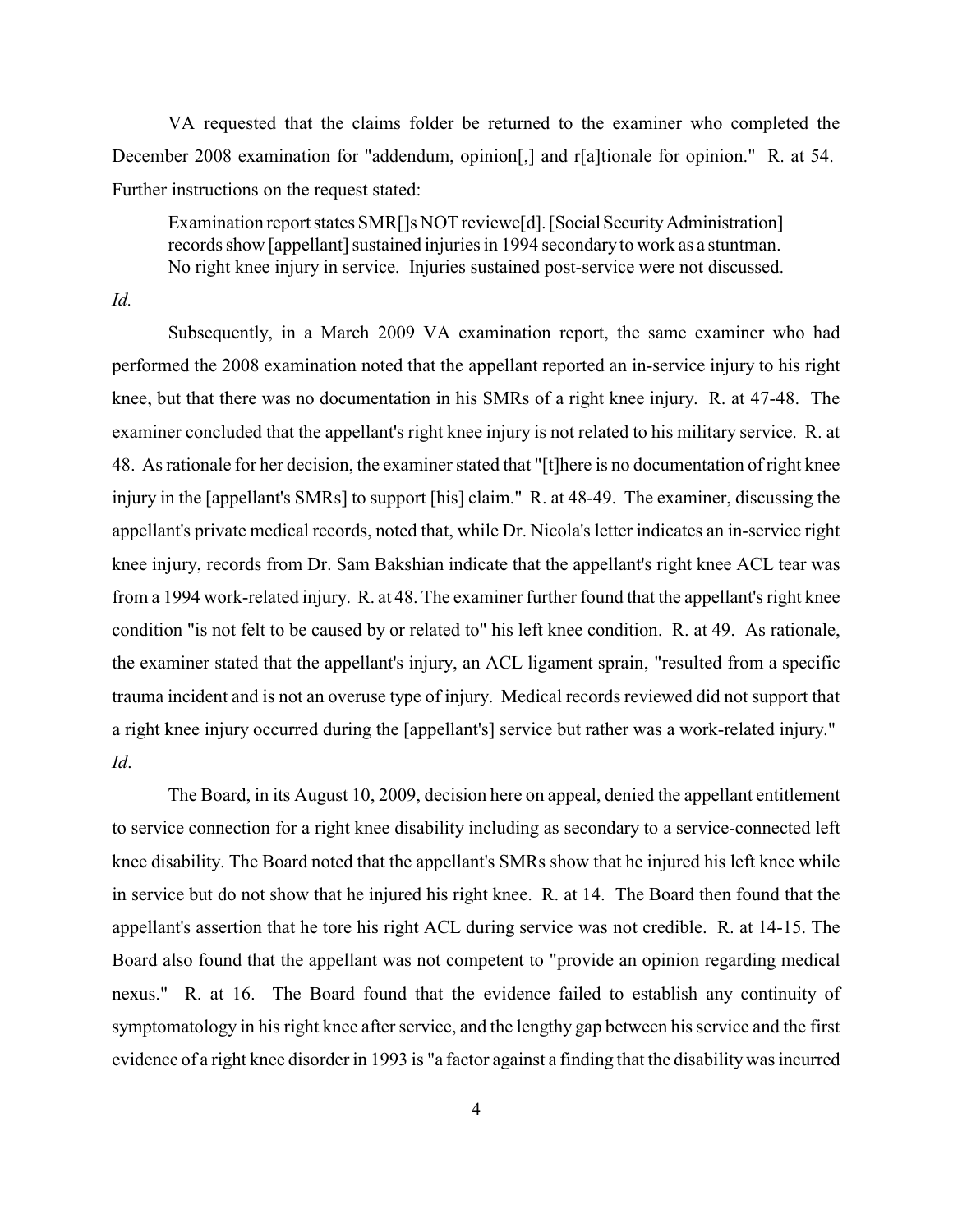or aggravated in service." *Id.* 

Regarding the March 2009 VA medical opinion, the Board found that it "provides specific probative evidence weighing against a finding that the [appellant's] current right knee disability is related to service or that it was caused or aggravated by the [appellant's] service[-]connected left knee disability." R. at 16.

#### B. Arguments on Appeal

The appellant argues that the Board made an improper medical finding based on the nature of his claimed injury when it found that, had the appellant sustained such an injury in service, it would have required treatment and thus should have appeared in his SMRs. Appellant's Brief (Br.) at 8-9. The appellant also contends that VA, when it requested a revised medical opinion, improperly impinged on the examiner's impartiality by stating to the examiner that the appellant had sustained no right knee injury in service. *Id*. at 11-13. Finally, the appellant argues that the Board failed to provide an adequate statement of reasons or bases for its decision because it rejected his lay testimony based on a lack of supporting medical records and that the revised medical opinion is inadequate because it is based on an inaccurate factual premise. *Id.* at 8-9, 13-17.

The Secretary argues that the Board's finding that the appellant's injury should have required medical treatment was not an improper medical finding, but permissible as an "inference based on the evidence." Secretary's Br. at 12. The Secretary also asserts that the VA examiner, in her first opinion, relied only on medical history as provided by the appellant and private medical records. *Id.* at 14. Her opinion changed, the Secretary contends, after reviewing other evidence found in the claims file. *Id.* The Secretary further argues that VA asked for a revised opinion for a number of reasons, and that the Agency did nothing to solicit or predetermine the outcome of the examination. *Id.* at 15-16. The outcome of the revised examination, the Secretary argues, was a reflection of the evidence of record and not tainted by bias or impartiality. *Id.* at 16-17.

# **II. ANALYSIS**

Establishing service connection generally requires medical or, in certain circumstances, lay evidence of (1) a current disability; (2) incurrence or aggravation of a disease or injury in service; and (3) a nexus between the claimed in-service injury or disease and the current disability. *See*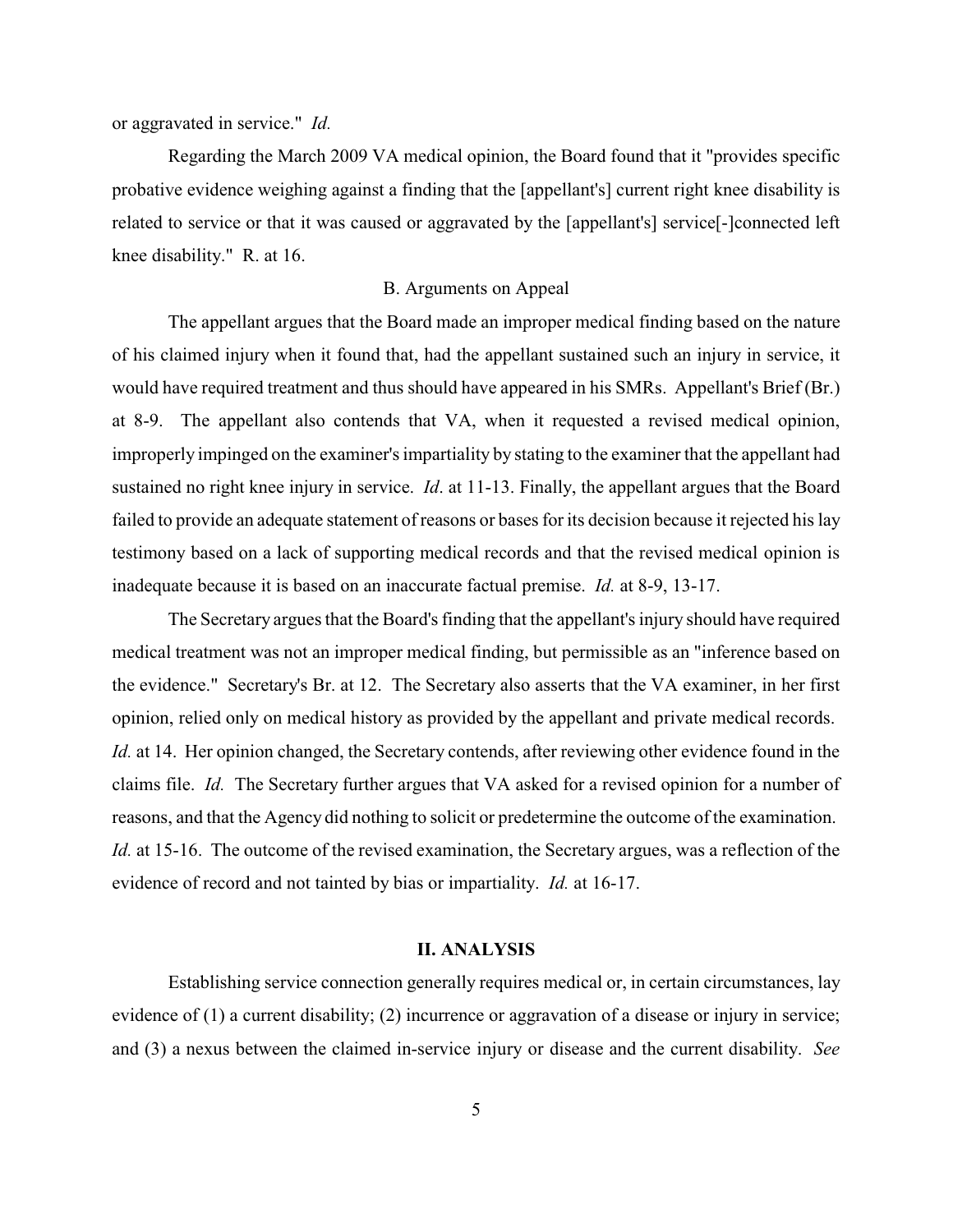*Davidson v. Shinseki*, 581 F.3d 1313, 1316 (Fed. Cir. 2009); *Hickson v. West*, 12 Vet.App. 247, 252 (1999); *Caluza v. Brown*, 7 Vet.App. 498, 506 (1995), *aff'd per curiam*, 78 F.3d 604 (Fed. Cir. 1996) (table). A finding of service connection is a finding of fact that the Court reviews under the "clearly erroneous" standard of review. *See Dyment v. West*, 13 Vet.App. 141, 144 (1999).

When deciding a matter, the Board must include in its decision a written statement of the reasons or bases for its findings and conclusions, adequate to enable an appellant to understand the precise basis for the Board's decision as well as to facilitate review in this Court. *See* 38 U.S.C. § 7104(d)(1); *Allday v. Brown*, 7 Vet.App. 517, 527 (1995); *Gilbert v. Derwinski*, 1 Vet.App. 49, 56-57 (1990). To complywith this requirement, the Board must analyze the credibilityand probative value of the evidence, account for the evidence that it finds persuasive or unpersuasive, and provide the reasons for its rejection of any material evidence favorable to the claimant. *See Caluza*, 7 Vet.App. at 506; *Gilbert*, 1 Vet.App. at 57.

## A. Lay Testimony<sup>4</sup>

The Board, in its role as factfinder, "is *obligated to*, and fully justified in, determining

<sup>&</sup>lt;sup>4</sup> We generally agree with our colleague that too often the Board makes overbroad categorical statements regarding the competency and credibility of lay testimony. However, our disagreement with our colleague's commentary on the proper evaluation of lay evidence starts at its base. Where our colleague begins with the general proposition that lay witnesses generally are not competent to provide evidence on matters that require medical expertise, we understand the Federal Circuit's direction in this area to begin with the basic premise that "in the veterans' context, traditional requirements for admissibility have been relaxed." *Jandreau v. Nicholson*, 492 F.3d 1372, 1377 (Fed. Cir. 2007). Thus, the Federal Circuit has flatly rejected the view that "competent *medical* evidence is required . . . [when] the determinative issue involves either medical etiology or a medical diagnosis." *Id.* at 1376-77 (emphasis added). The Board is required to consider "all pertinent medical and lay evidence." 38 U.S.C. § 1154(a); *see also* 38 U.S.C. § 5107(b); 38 C.F.R. §§ 3.303(a), 3.307(b) (2010). When considering such lay evidence, the Board should determine, on a case-to-case basis, whether the veteran's particular disability is the type of disability for which lay evidence is competent. *See Jandreau*, 492 F.3d at 1376-77 (cited in *Robinson v. Shinseki*, 312 F. App'x. 336, 339, No. 2008-7096, 2009 WL 524737, at \*2-3 (Fed. Cir. Mar. 3, 2009) (remanding the matter for consideration of the appellant's lay evidence, which requires a "two-step analysis" that begins with an evaluation of whether the veteran's disability is the type of injury for which lay evidence is competent). If the disability is of the type for which lay evidence is competent, the Board must weigh that evidence against the other evidence of record in making its determinations regarding the existence of service connection. *See Buchanan v. Nicholson*, 451 F.3d 1331, 1336-37 (Fed. Cir. 2006).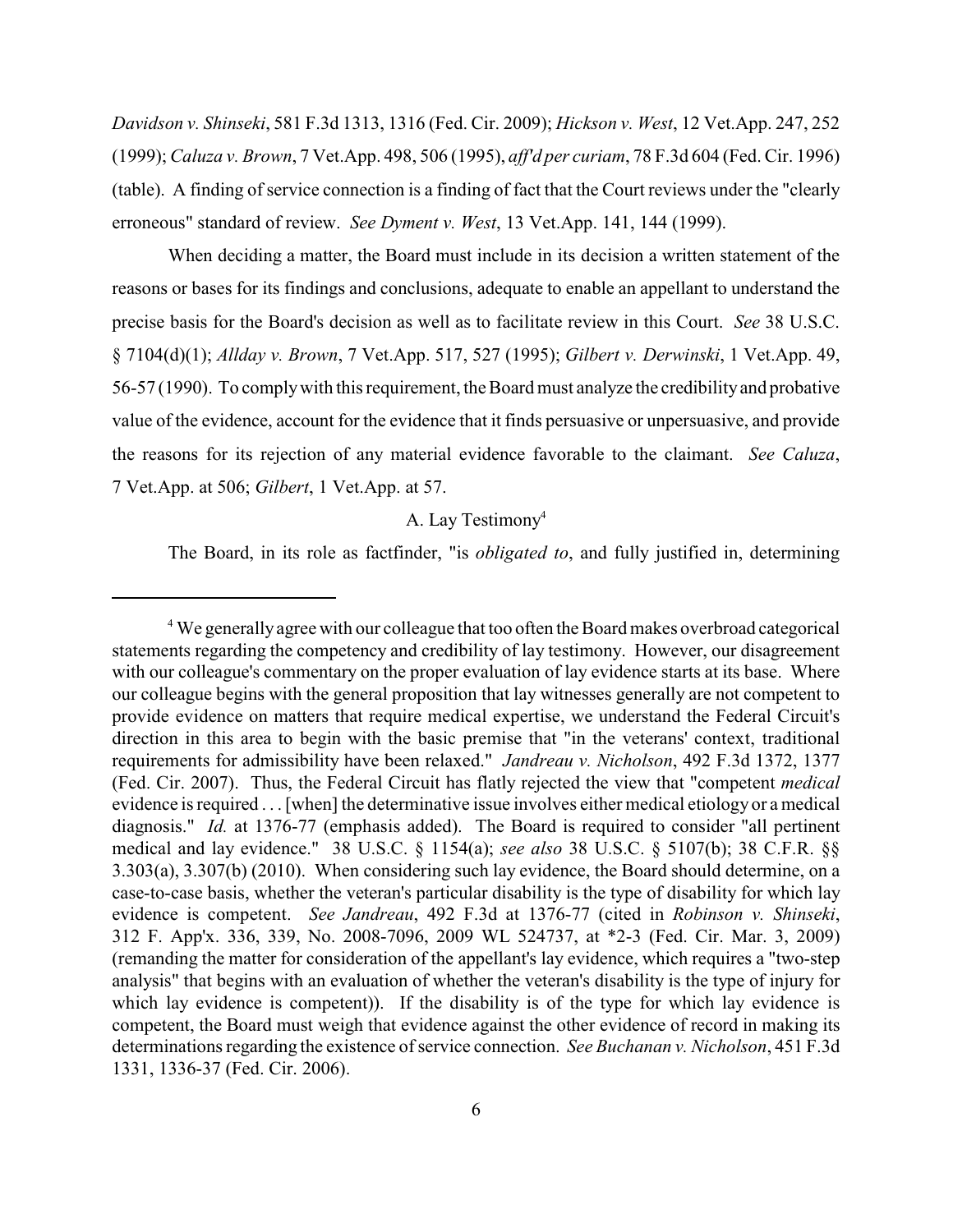whether lay evidence is credible in and of itself." *Buchanan*, 451 F.3d at 1337 (emphasis added). Also, a layperson may be competent "to establish a diagnosis of a condition when (1) a layperson is competent to identify the medical condition, (2) the layperson is reporting a contemporaneous medical diagnosis, or (3) lay testimony describing symptoms at the time supports a later diagnosis by a medical professional." *Jandreau*, 492 F.3d at 1377 (footnote omitted). The Board rejected the appellant's lay statements based both on credibility and competency.

## *1. Credibility*

In finding that the appellant's statements lack credibility, the Board stated:

Given that a right ACL tear is quite a significant injury, one would expect to see at least some documentation of it in the [SMRs]. Also, one would expect that the [appellant] would have mentioned this right knee injury on his report of medical history at separation<sup>[1]</sup>, but instead this document shows only that the [appellant] reported two separate injuries to the left knee. In addition[,] the Board notes that when the [appellant] initially filed his claim, he did not allege a right knee injury in service. Instead he alleged only that he incurred a left knee injury and that his right knee disability was secondary to that injury. The [appellant] then made similar contentions in his Notice of Disagreement. For all of these reasons, the Board does not find his more recent assertions of right knee injury in service credible.

## R. at 15.

Regarding the Board's statement that, given the nature of the appellant's injury, some documentation in his SMRs is expected, the Court agrees with the appellant's argument that the Board violated the Court's holding in *Colvin*, *supra*. Appellant's Br. at 8-9.<sup>5</sup> In *Colvin*, the Court held that the Board "must consider only independent medical evidence to support [its] findings rather than provide [its] own medical judgment in the guise of a Board opinion." 1 Vet.App. at 172. Requiring the Board to support its medical determinations with independent medical evidence "ensures that all medical evidence contrary to the veteran's claim will be made known to him and be a part of the record before this Court." *Id.* at 175. In this case, the Board is making a medical determination as to the relative severity, common symptomatology, and usual treatment of an ACL injury without citing to any independent medical evidence to corroborate its finding. Indeed, the

 $\delta$  In his separate statement, our colleague is in agreement with this stated *Colvin* violation and the reasoning of the majority that follows on this point.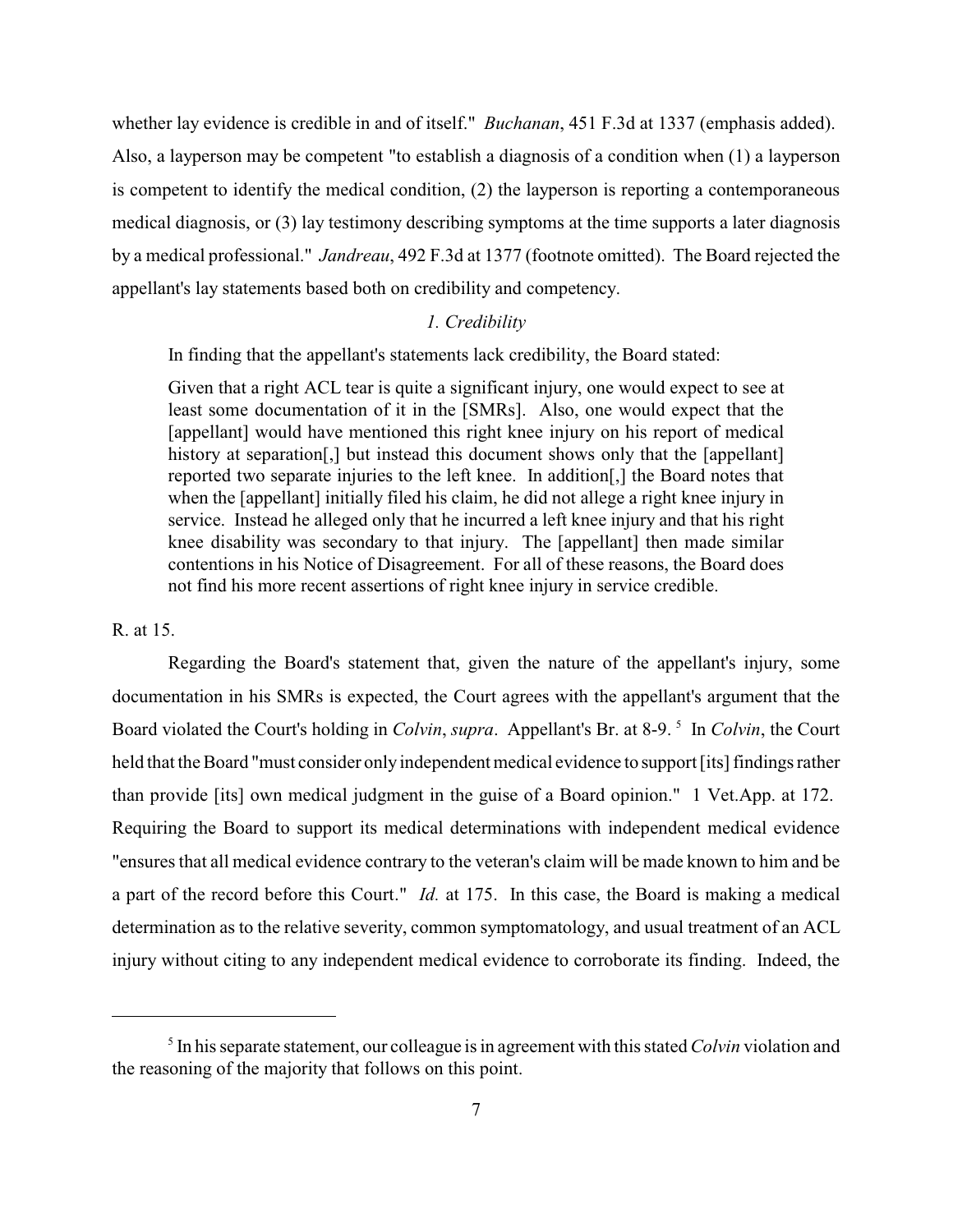record is devoid of any medical evidence establishing the relative severity, common symptomatology, and usual treatment of an ACL injury. Therefore, the Court holds that the Board clearly erred when it found the appellant not to be credible based on its determination that a particular injury, which is alleged to have occurred in service, is of the type that should have been documented in the service records and was not.

The Secretary argues that the Board was drawing a permissible "inference based on the evidence." Secretary's Br. at 12. Drawing an "inference based on the evidence" is at the heart of any adjudication. However, under *Colvin*, when a Board inference results in a medical determination, the basis for that inference must be independent and it must be cited. The Court thus finds that the Board has violated *Colvin*, and its statement of reasons or bases for its determination that the appellant's lay statements lack credibility is inadequate. *See* 38 U.S.C. § 7104(d)(1); *Allday*, *Caluza*, and *Gilbert*, all *supra.* Therefore, in considering the matter on remand, the Board must reassess the weight and credibility of the appellant's lay statements and adequately explain any negative credibility determination. *See Washington v. Nicholson*, 19 Vet.App. 362, 367-68 (2005) (it is the Board's responsibility, as factfinder, to determine the credibility and weight to be given to the evidence).

### *2. Competency*

The Board, in rejecting the appellant's lay statements based on competency, found that he "does contend that his current right knee disability is related to service and to his service-connected left knee disability, [but] as a layperson he is not competent to provide an opinion regarding medical nexus." R. at 16. This finding is legally unsupportable. This Court has held that "[l]ay testimony is competent . . . to establish the presence of observable symptomatology and 'may provide sufficient support for a claim of service connection.'" *Barr v. Nicholson*, 21 Vet.App. 303, 307 (2007) (quoting *Layno v. Brown*, 6 Vet.App. 465, 469 (1994)); *see also Jandreau*, *supra; Charles v. Principi*, 16 Vet.App. 370, 374 (2002) (stating that a layperson is competent to offer testimony regarding symptoms capable of observation). And, as stated earlier, there is no categorical requirement of "'competent medical evidence . . . [when] the determinative issue involves either medical etiology or a medical diagnosis.'" *Davidson*, 581 F.3d at 1316 (quoting *Jandreau*, 492 F.3d at 1377). As a result, the Court concludes that the Board's categorical rejection and failure to analyze and weigh the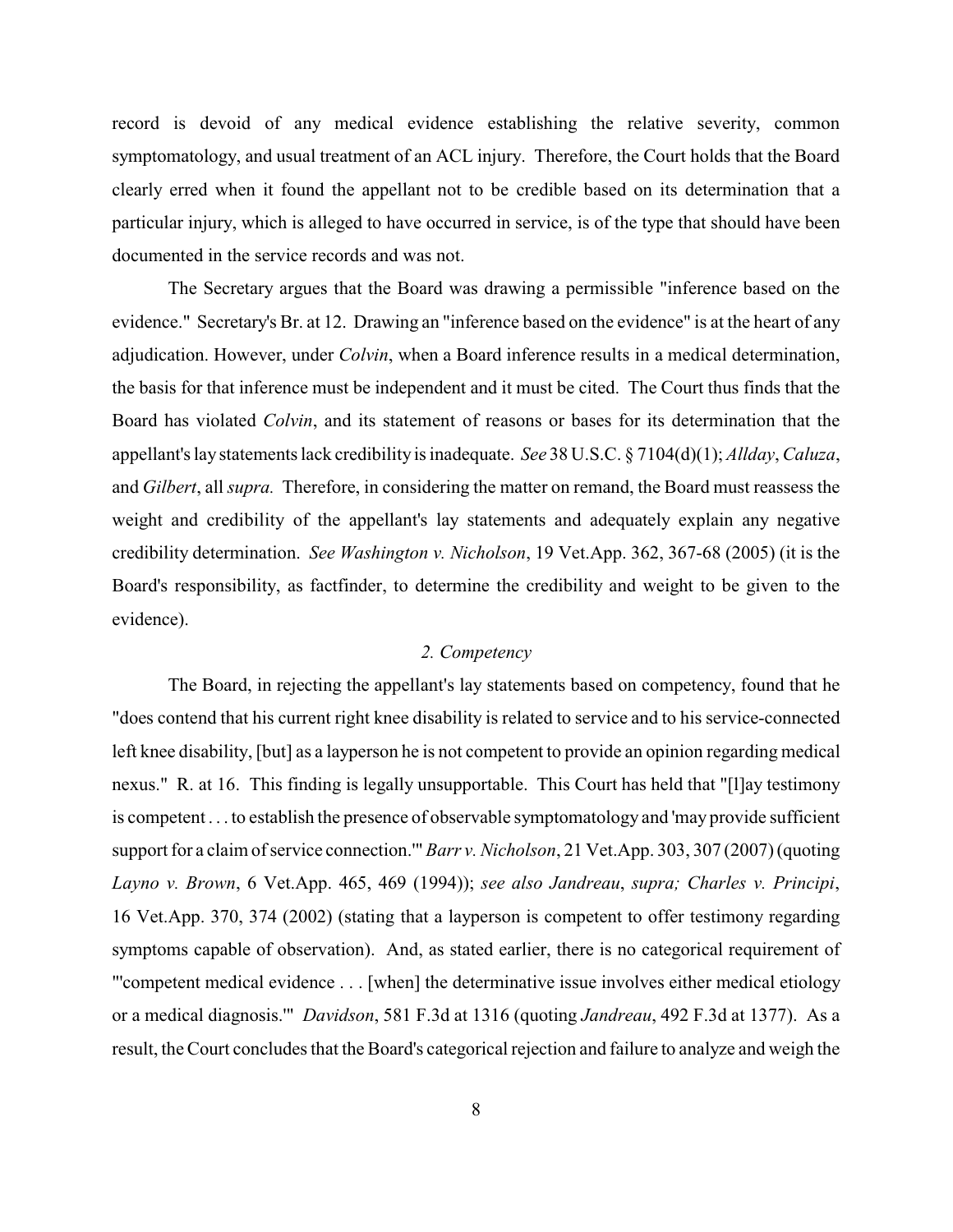appellant's lay evidence in accordance with established precedent renders its statement of reasons or bases inadequate. *See* 38 U.S.C. § 7104(d)(1); *Allday*, *Caluza*, and *Gilbert*, all *supra.* 

B. December 2008 and March 2009 VA Medical Examinations

The Secretary's duty to assist includes "providing a medical examination or obtaining a medical opinion when such an examination or opinion is necessaryto make a decision on the claim." 38 U.S.C. § 5103A(d)(1); *see also Green v. Derwinski*, 1 Vet.App. 121, 124 (1991). This Court has held that a medical opinion is adequate "where it is based on consideration of the veteran's prior medical history and examinations and also describes the disability, if any, in sufficient detail so that the Board's 'evaluation of the claimed disability will be a fully informed one.'" *Stefl v. Nicholson*, 21 Vet.App. 120, 123 (2007) (quoting *Ardison v. Brown*, 6 Vet.App. 405, 407 (1994)).

In evaluating disability claims, the Board is obliged to reject insufficiently detailed medical reports. 38 C.F.R. § 4.2 (2010) ("If a diagnosis is not supported by the findings on the examination report or if the report does not contain sufficient detail, it is incumbent upon the rating board to return the report as inadequate for evaluation purposes."). The appellant does not dispute VA's authority to request the December 2008 VA examiner to clarify her opinion. Instead, the appellant argues that the statement "[n]o right knee injury in service" (R. at 54) made by VA to the examiner in its request for a revised report infringed upon VA's responsibility to observe the basic tenets of fair play while gathering evidence. Appellant's Br. at 11. The appellant's argument relies on precedent set in *Austin v. Brown*, 6 Vet.App. 547, 552 (1994), and a related line of cases.

In *Austin*, the Board's request for a medical opinion contained a sentence stating: "Clearly, [the veteran's] in-service chest injury was not related to his fatal pulmonary emphysema." 6 Vet.App. at 549. The Court found that such a statement by the Board indicates that "there was no process at work to ensure impartiality, and creates the impression that the Board was not securing evidence to determine the correct outcome, but rather to support a predetermined outcome." *Id.* at 552. The Court held:

A [Board] decision which relies upon a [Board] medical adviser's opinion obtained by a process that does not ensure an impartial opinion violates *Thurber* [*v. Brown*, 5 Vet.App. 119 (1993)]-type fair process. We hold that basic fair play requires that evidence be procured by the agency in an impartial, unbiased, and neutral manner. The process employed here cannot be sustained as fair.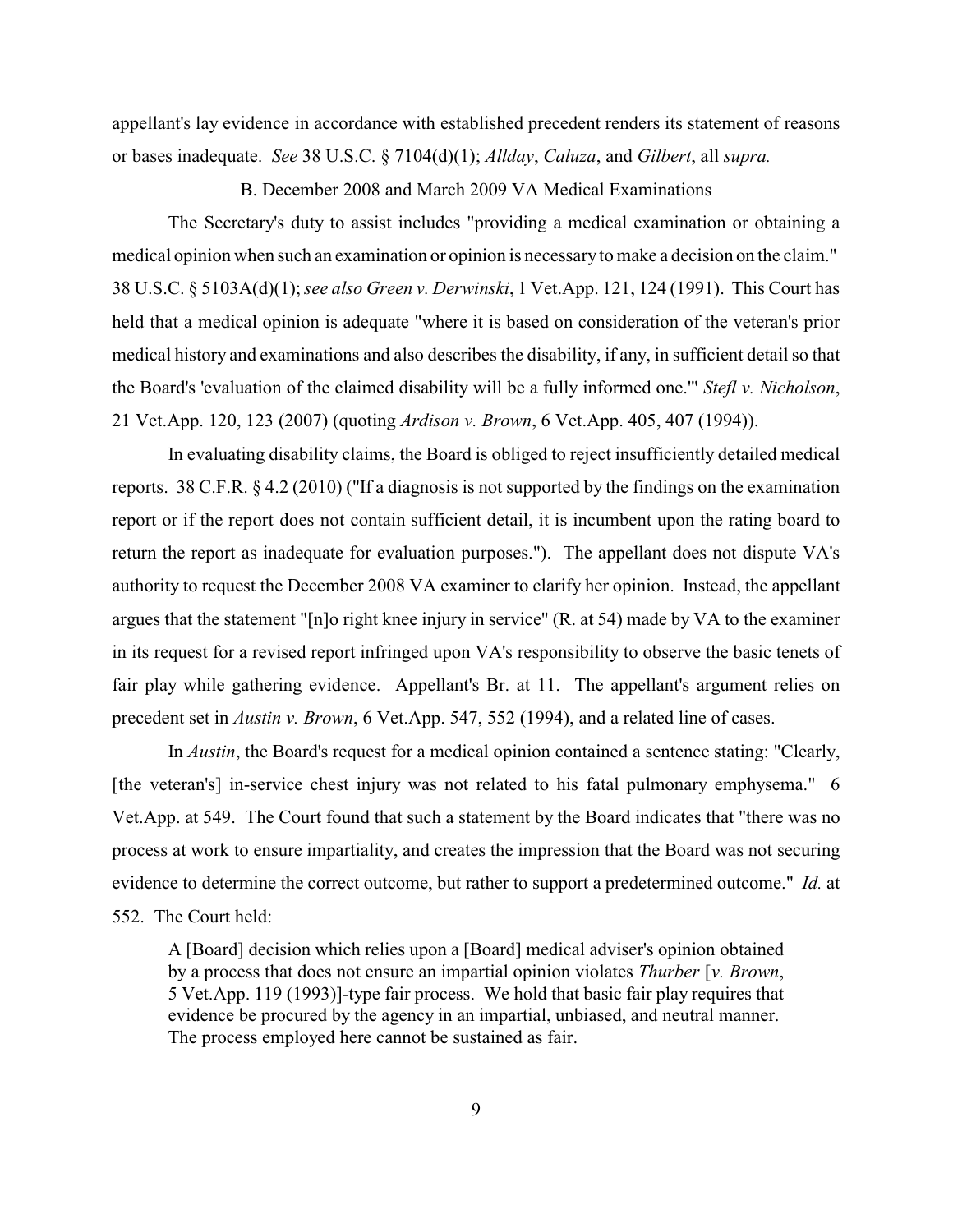*Id*.; *see also Bielby v. Brown*, 7 Vet.App. 260, 268 (1994) (holding that VA must pose a hypothetical question to an independent medical expert that "may not suggest an answer or limit the field of inquiry of the expert," and reliance on an independent medical opinion where the Board constrained the scope of inquiry is improper because such constraints resulted in "limiting [the examiner's] investigation and tainting the results"); *Colayong v. West*, 12 Vet.App. 524, 535 (1999) (holding that VA erred because the nature of its questions suggested an answer and impermissibly narrowed the examiner's field of inquiry).

The Secretary attempts to distinguish *Austin*. Secretary's Br. at 15. He argues that, in *Austin*, the Board "provided the answer to the examiner in advance of the examination," whereas in this case, the Agency asked for a new opinion for a number of reasons, and thus the "[A]gency was not soliciting a particular result, but pointing to the insufficiencies in the 2008 opinion." *Id.* at 15-16. The Court is not convinced. Despite the other reasons given to the examiner for a new opinion, the request in this case was unequivocal in stating that there was "[n]o right knee injury in service." R. at 54. This statement makes the matter at hand much like *Austin*, where VA made an explicit statement of fact to an examiner that spoke to the crux of the examiner's opinion and of the case in general.<sup>7</sup> The Court also notes that at the time of the second examination request, there was no adverse credibility determination concerning the appellant's lay assertions that he injured his right knee in service. *Contra Reonal v. Brown,* 5 Vet.App. 458, 461 (1993) (holding that a medical opinion based upon the appellant's account of his medical history and service background was of no probative value where the recitations by the appellant *had already been rejected* bythe 1954 regional office decision). The statement in this case directly contradicted the findings of the VA examiner in her initial December 2008 opinion that the appellant injured his right knee in service. R. at 73.

 $6$  The Court notes that this statement by VA in the examination request was given even though there is an SMR dated May 16, 1978, that appears to refer to an effusion of the right knee cap with increased pain upon palpation of the meniscus regions and a limited range of motion. R. at 634.

 $\alpha$ <sup>7</sup> We express no opinion now as to the circumstances under which it would be appropriate for the Board to inform an examiner that a fact must be accepted as true. Such an opinion would depend on the evidence (or medical evidence) presented in a particular case. Here, the statement by the Board that there was no right knee injury in service was not supported by the record (*see supra* note 6) and spoke to a crucial fact at issue for which a medical opinion was required.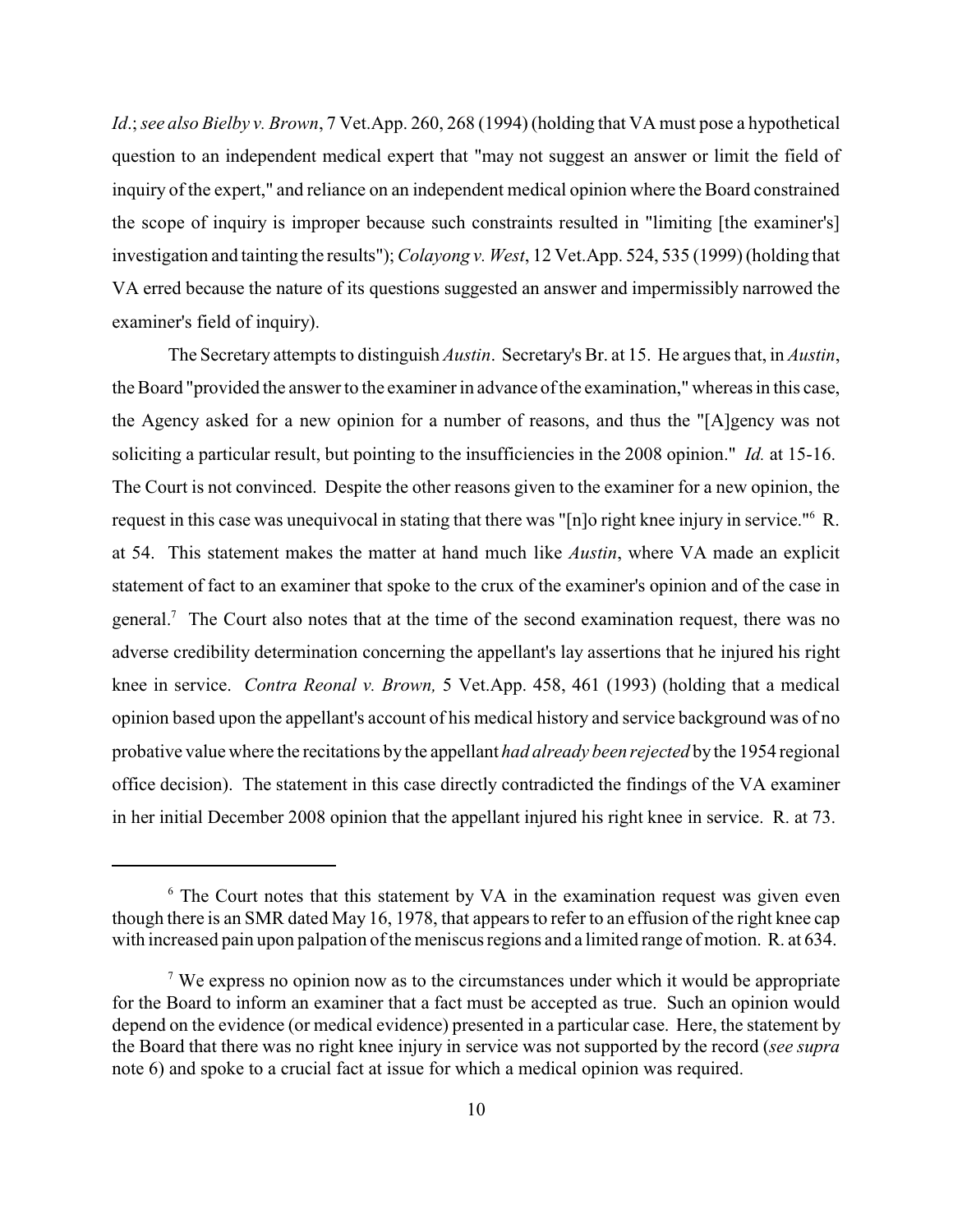The examiner subsequently reached the opposite conclusion in her March 2009 opinion – that the appellant's right knee injury was not related to service. R. at 42. The Court is left unsure whether the examiner revised her opinion based on additional evidence she reviewed or because she felt coerced by the Agency's proclamation against her earlier conclusion. Therefore, the Court finds the request violated the Board's duty to procure evidence in an "impartial, unbiased, and neutral manner." *Austin*, 6 Vet.App. at 552; *see also Bielby* and *Colayong*, both *supra*.

The Secretary further argues that since the SMRs show no right knee injury during service, "there was no bias or impartiality in the addendum request." Secretary's Br. at 16. The Court does not agree. As noted above, there appears to be one notation in the SMRs as to a right knee injury. R. at 634. In any event, the lack of medical evidence in service does not constitute substantive negative evidence. *McLendon v. Nicholson*, 20 Vet.App. 79, 85 (2006). The examiner could have potentially determined, based on other evidence of record including lay statements and private medical opinions, that, regardless of the lack of documentation in the appellant's SMRs, the appellant injured his right knee in service. The statement in the request that there was no right knee injury in service indicated to the examiner that all of the evidence had already been analyzed and a conclusion reached, and thus impeded her impartiality. On remand, the Board should procure an impartial medical opinion on which to base its decision. In procuring an opinion, the Board is not precluded from asking the physician (1) whether there is anymedical reason to accept or reject the proposition that had the appellant had a right knee injury in service, such injury could have lead to his current condition; (2) what types of symptoms would have been caused by the type of ACL injury at issue; and (3) whether a right knee injury as described in the SMRs (R. at 634) could have been mistaken for a sprain but was a precursor to the current condition.

Given this disposition, the Court will not, at this time, address the other arguments and issues raised by the appellant. *See Best v. Principi*, 15 Vet.App. 18, 20 (2001) (per curiam order) (holding that "[a] narrow decision preserves for the appellant an opportunity to argue those claimed errors before the Board at the readjudication, and, of course, before this Court in an appeal, should the Board rule against him"). On remand, the appellant is free to submit additional evidence and argument on the remanded matters, and the Board is required to consider any such relevant evidence and argument. *See Kay v. Principi*, 16 Vet.App. 529, 534 (2002) (stating that, on remand, the Board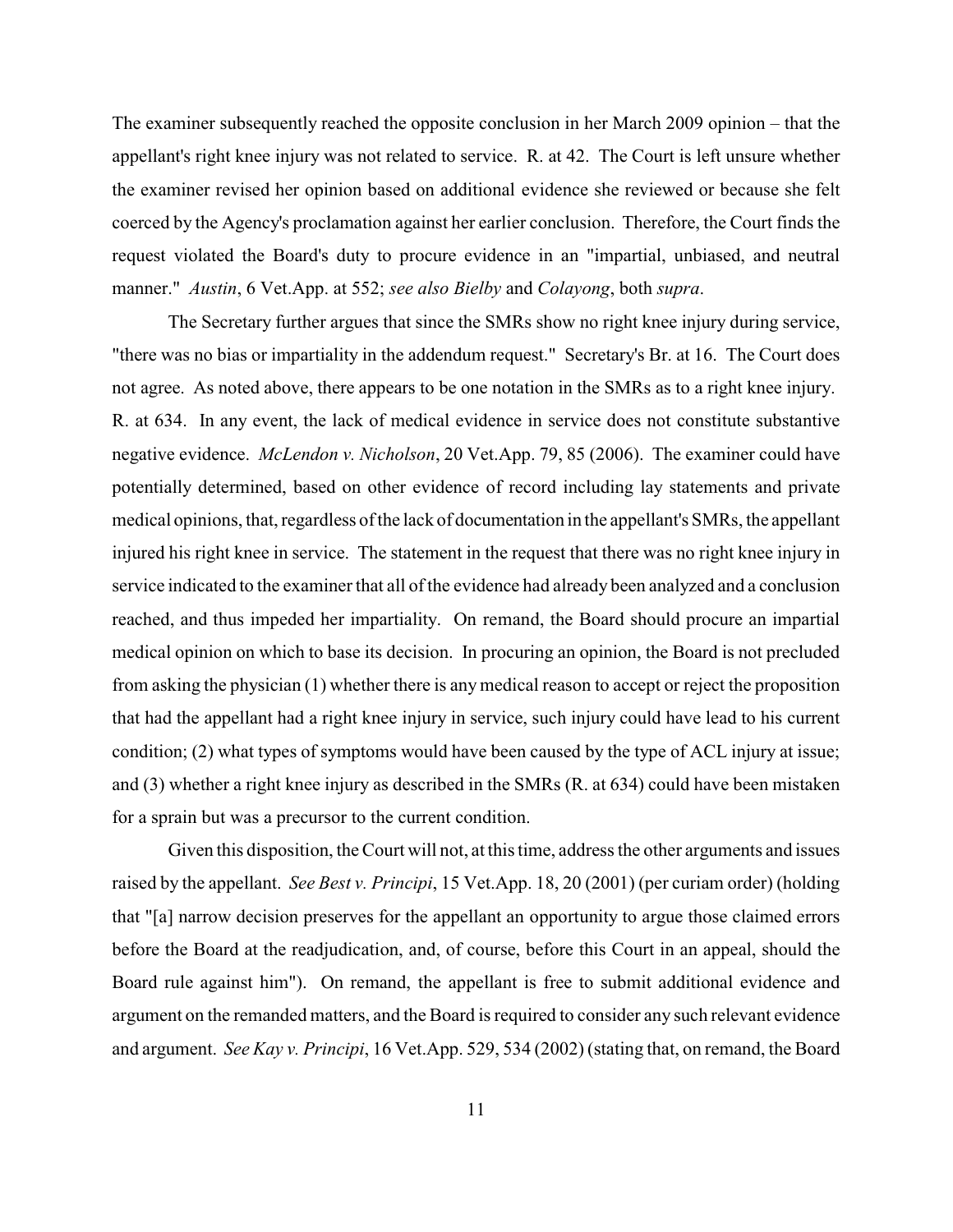must consider additional evidence and argument in assessing entitlement to benefit sought); *Kutscherousky v. West*, 12 Vet.App. 369, 372-73 (1999) (per curiam order). The Court has held that "[a] remand is meant to entail a critical examination of the justification for the decision." *Fletcher v. Derwinski*, 1 Vet.App. 394, 397 (1991). The Board must proceed expeditiously, in accordance with 38 U.S.C. § 7112 (requiring Secretary to provide for "expeditious treatment" of claims remanded by the Court).

#### **III. CONCLUSION**

After consideration of the appellant's and Secretary's pleadings, and a review of the record, the portion of the Board's August 10, 2009, decision denying the appellant service connection for a right knee disability is VACATED and the matter is REMANDED to the Board for further proceedings consistent with this decision.

LANCE, *Judge*, concurring: Although I agree with the result reached by my colleagues, I am compelled to write separately because the issues involved arise so frequently as to justify additional clarification. First, issues of witness credibility and competence are among the most common raised to us and the distinctions between various cases are often misunderstood or overlooked. Second, the proper relationship between the Board and VA medical experts is also an area beset with confusion. This case presents an ideal fact pattern to do more than simply state what the Board did wrong. Accordingly, I must address in greater detail how the Board should approach these issues so that it may clearly articulate its analysis on these issues in the future.

#### **I. THE RELATIONSHIP BETWEEN COMPETENCE AND CREDIBILITY**

The first common issue that this case demonstrates is the often blurred line between competence and credibility in the assignment of weight to lay testimony.

## *1. Lay Competence*

In general, neither lay witnesses nor members of the Board are medical experts. Thus, the beliefs of lay witnesses (including claimants) on issues of diagnosis and medical causation are not competent evidence in situations where those issues require medical expertise to resolve. *Compare*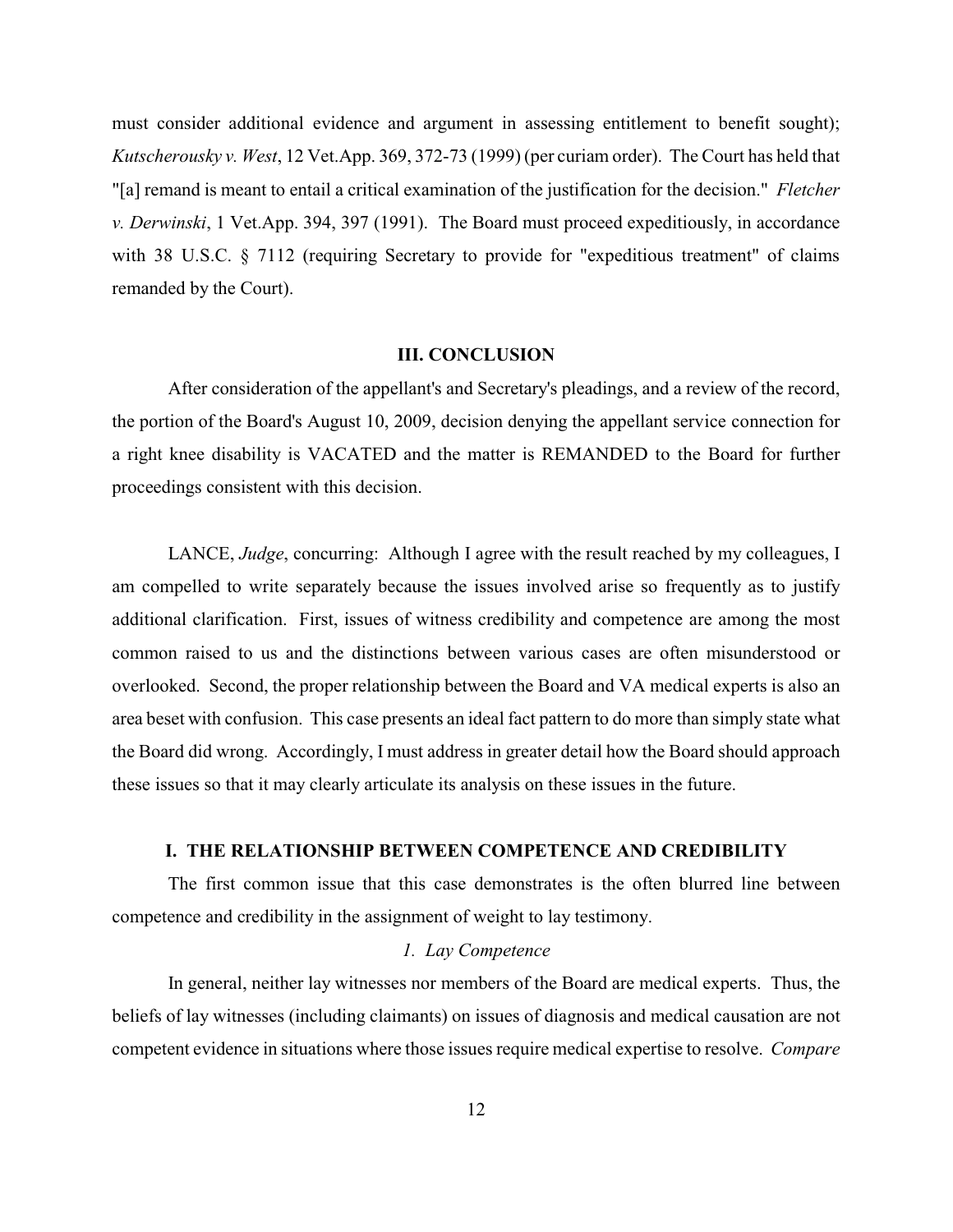*Jandreau v. Nicholson*, 492 F.3d 1372, 1377 n.4 (Fed. Cir. 2007) (noting that a layperson is not "competent" to diagnose a form of cancer), *with Barr v. Nicholson*, 21 Vet.App. 303, 309 (2007) (holding that a layperson is competent to diagnose vericose veins). Similarly, in *Colvin v. Derwinski*, the Court held that the Board "must consider only independent medical evidence to support [its] findings rather than provide [its] own medical judgment in the guise of a Board opinion." 1 Vet.App. at 171, 175 (1991); *see also Maxson v. Gober*, 230 F.3d 1330, 1333 (Fed. Cir. 2000) (holding that the Board is competent to consider "evidence of a prolonged period without medical complaint, along with other factors" in determining that a condition was not aggravated by service). The question of whether a particular medical issue is beyond the competence of a layperson — including both claimants and Board members — must be determined on a case-by-case basis. *Jandreau*, 492 F.3d at 1377. Simply put, any given medical issue is either simple enough to be within the realm of common knowledge for lay claimants and adjudicators or complex enough to require an expert opinion.

However, I would reiterate that even if a layperson is not competent to diagnose or determine the cause of a particular condition, lay evidence is still competent to establish the occurrence of observable events and medical symptoms. *Davidson v. Shinseki*, 581 F.3d 1313, 1316 (Fed. Cir. 2009). Accordingly, the Board should avoid overbroad statements about the competence of laypersons and should carefully distinguish its treatment of lay testimony of symptoms and its analysis of lay competence on issues of diagnosis or causation. Board decisions that make blanket statements about lay competence while failing to acknowledge and discuss the competent lay testimony of observable symptoms will face a rocky road on appeal.

More importantly, even if the Board acts properly in denying a claim, it must clearly communicate the basis of the denial so that the claimant and future regional office adjudicators will understand what types of evidence must be submitted in order to reopen the claim. *See Kent v. Nicholson*, 20 Vet.App. 1, 9-11 (2006). Simply denying the claim with a terse sentence that the lay evidence is not competent to establish the nature or origin of the claimant's disability will often leave it unclear whether the Board is accepting the claimant's account of what happened in service or what post service symptomatology was observed. In such cases, a remand will often serve to illuminate the basis of the decision not only to inform the claimant and the Court, but to ensure that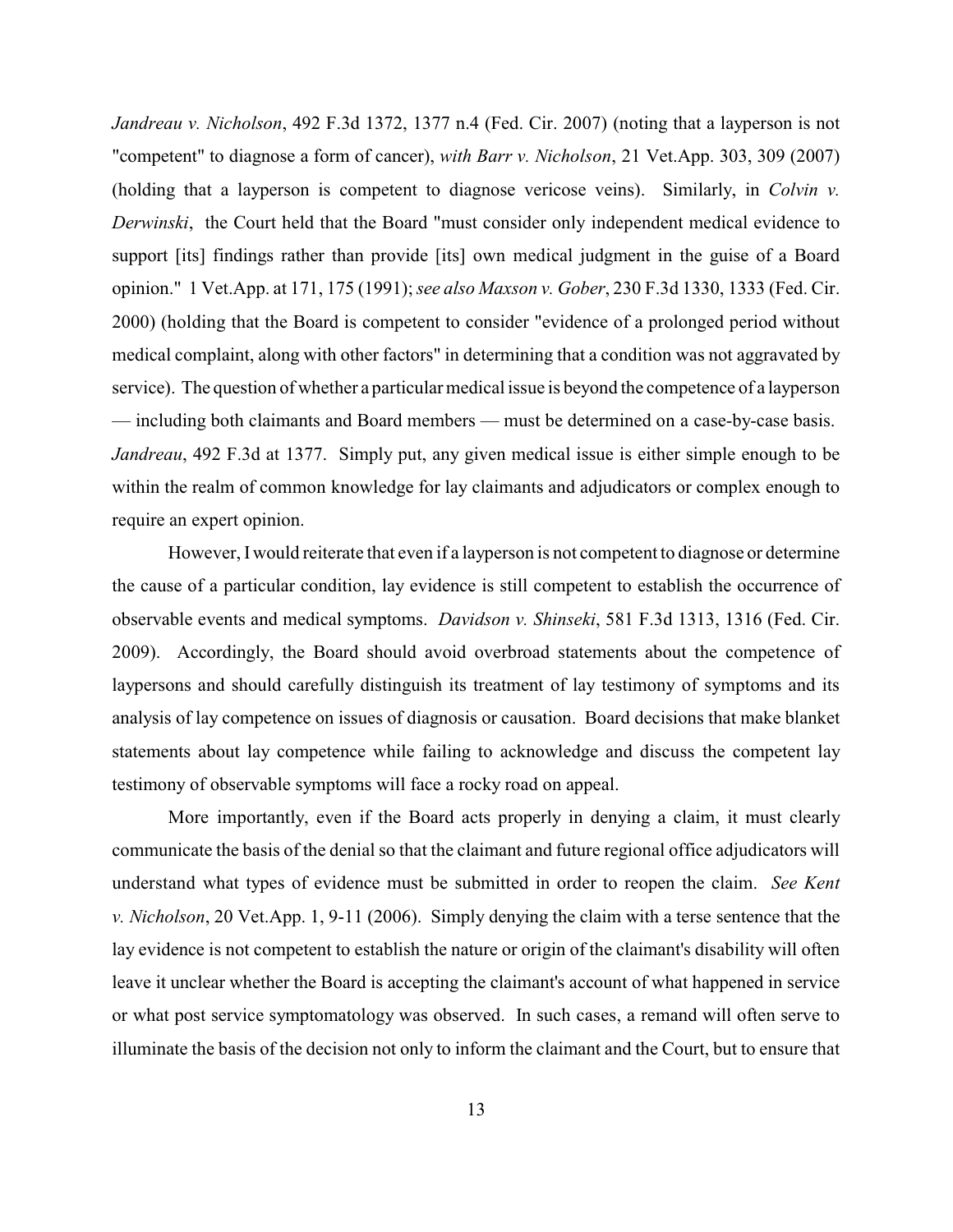a future attempt to reopen the claim can be properly adjudicated.

### *2. Credibility*

Even where there are no competence issues, the value of medical evidence and opinions will frequently turn on the credibility of lay testimony. A medical opinion based upon an incorrect factual premise is of no probative value.<sup>8</sup> See Reonal v. Brown, 5 Vet.App. 458, 461 (1993). Thus, the Board, in its role as factfinder, "is obligated to, and fully justified in, determining whether lay evidence is credible in and of itself." *Buchanan v. Nicholson*, 451 F.3d 1331, 1337 (Fed. Cir. 2006).

In determining whether lay evidence is credible, the Board must frequently consider whether there is corroborating evidence that supports the witness's account or suggests that the witness may be untruthful or mistaken. In doing so, the Board must distinguish between two distinct situations. In some cases, there is a complete absence of any evidence to corroborate or contradict the testimony, while in other cases there is evidence that is relevant either because it speaks directly to the issue or allows a reasonable inference to be drawn by the Board as factfinder.

In general, the Board cannot determine that a veteran's lay evidence lacks credibility solely because it is not corroborated by contemporaneous medical records. *Buchanan*, 451 F.3d at 1336. In cases involving disabilities related to combat, VA must presume lay evidence that describes the in-service disease or injury is credible so long as it is "consistent with the circumstance, conditions, or hardships of such service, notwithstanding the fact that there is no official record." 38 U.S.C. § 1154(b). This presumption is rebuttable only by clear and convincing evidence. *Collette v. Brown*, 82 F.3d 389, 393 (Fed. Cir. 1996). However, "the lack of contemporaneous medical records may be a fact that the Board can consider and weigh against a veteran's lay evidence," when such consideration is not prohibited by 38 U.S.C. § 1154(b). *Buchanan*, 451 F.3d at 1336.

<sup>&</sup>lt;sup>8</sup> I would note that an opinion based upon an *incorrect* factual premise is not the same as an opinion based upon an *incomplete* factual premise. The Board may assign a lesser evidentiary value to an opinion that is lacking in detail. *Nieves-Rodriguez v. Peake*, 22 Vet.App. 295, 302 (2008). However, the Board may not assume that additional information would necessarily change an expert's opinion unless the issue falls within the competence of a layperson. Thus, an opinion that lacks details may trigger the duty to assist by indicating that a condition may be related to service, *McLendon v. Nicholson*, 20 Vet.App. 79, 83-84 (2006), and may lend some evidentiary support to other opinions — favorable or unfavorable to the claim — that reach the same conclusion. *Nieves-Rodriguez*, *supra.*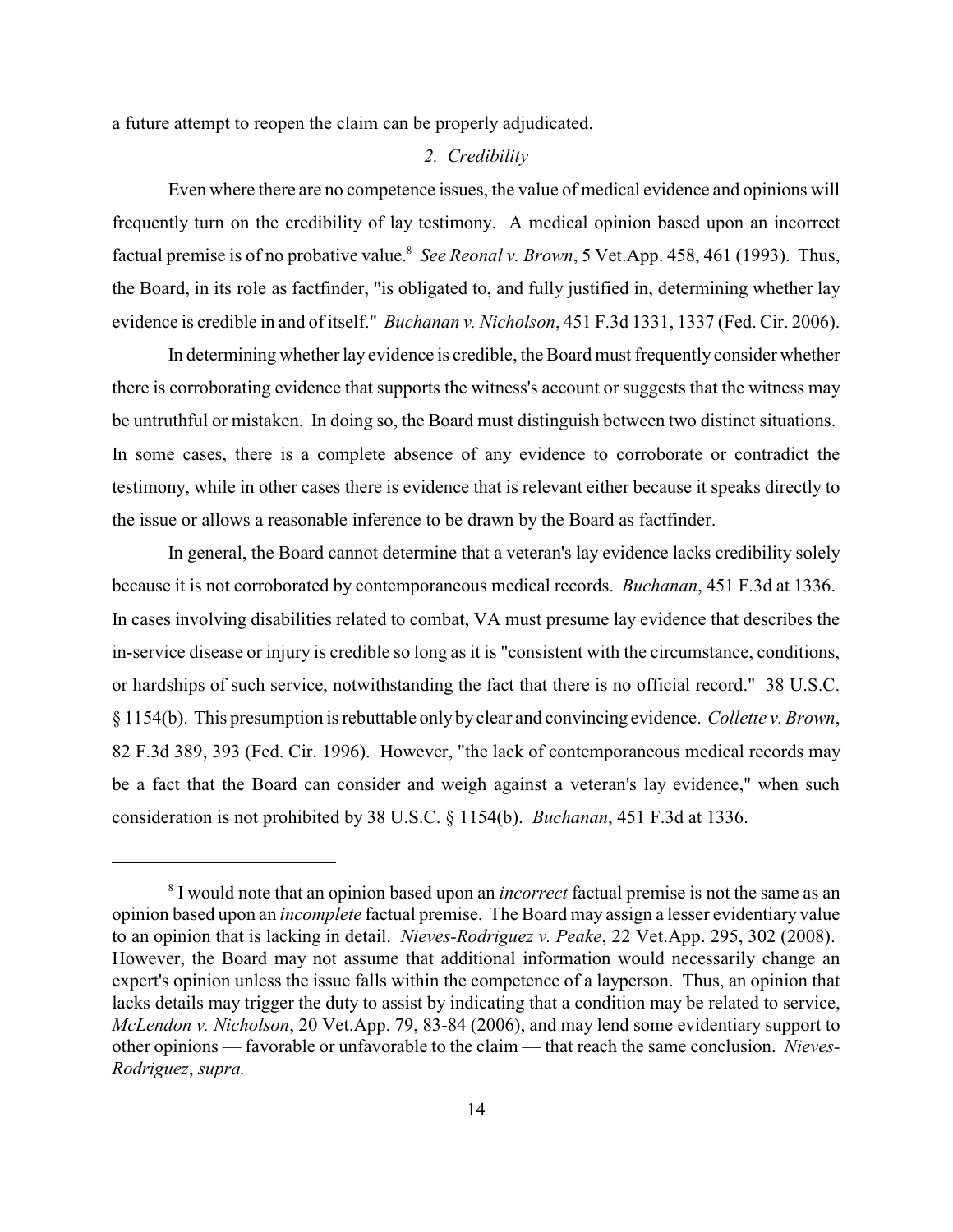There is a wide variety of evidence that may corroborate or contradict a lay witness's testimony, including prior consistent statements of the witness, prior inconsistent statements of the witness, and current medical evidence, such as an x-ray showing the veteran has a healed fracture in the allegedly injured area. Of course, this list is by no means exclusive. *Cf. Stefl v. Nicholson*, 21 Vet.App. 120, 124 (2007) (providing a nonexclusive list of factors a physician may discuss to support an opinion).

One type of evidence that often causes confusion is contemporaneous SMRs that do not record the alleged in-service disease or injury. As discussed above, in cases involving combat, VA is prohibited from drawing an inference from silence in the SMRs. However, in cases where the inference is not prohibited, the Board may use silence in the SMRs as contradictory evidence only if the alleged injury, disease, or related symptoms would ordinarilyhave been recorded in the SMRs. *See Buczynski v. Shinseki*, 24 Vet.App. 221, 225-26 (2011) (noting that the Board could not rely on silence in medical records to conclude that the appellant's injury was not "exceptionally repugnant" because there was no medical reason for the examiner to address that subjective conclusion); FED. R. EVID. 803(7) (the absence of an entry in a record may be evidence against the existence of a fact *if* such a fact would ordinarily be recorded).

In order to rely on this inference, the Board must make two findings. First, the Board must find that the SMRs appear to be complete, at least in relevant part. If the SMRs are not complete in relevant part, then silence in the SMRs is merely the absence of evidence and not substantive negative evidence. *See McLendon*, 20 Vet.App. at 85. If the SMRs are complete in relevant part, then the Board must find that injury, disease, or related symptoms would ordinarily have been recorded had they occurred. In making this determination, the Board may be required to consider the limits of its own competence on medical issues. For example, the Board may reasonably conclude that a compound fracture of a bone would have been observed and recorded, but would require medical evidence to determine whether a particular type of cancer would have manifested observable symptoms in service that likely would have been reported and recorded. *Cf. Jandreau*, 492 F.3d at 1377 n.4 (noting that a layperson is competent to identify a broken leg, but not a form of cancer).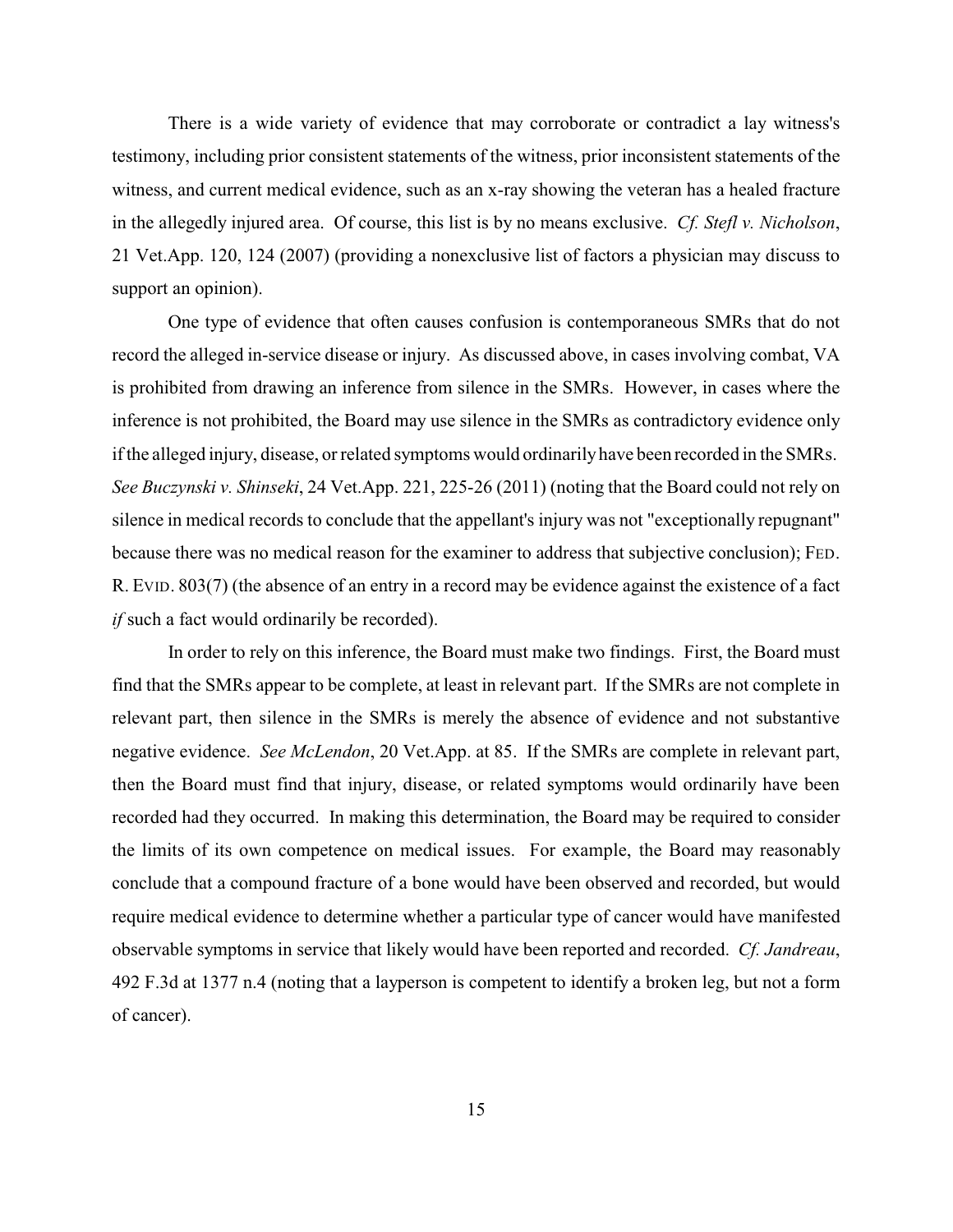### *3. Application*

In this case, the Board rejected the appellant's lay statements based both on competence and credibility. The Board determined that the nature and origin of the appellant's knee injury were medical issues beyond his competence. R. at 16. As to credibility, the Board stated:

Given that a right ACL tear is quite a significant injury, one would expect to see at least some documentation of it in the [SMRs]. Also, one would expect that the [appellant] would have mentioned this right knee injury on his report of medical history at separation[,] but instead this document shows only that the [appellant] reported two separate injuries to the left knee. In addition[,] the Board notes that when the [appellant] initially filed his claim, he did not allege a right knee injury in service. Instead he alleged only that he incurred a left knee injury and that his right knee disability was secondary to that injury. The [appellant] then made similar contentions in his Notice of Disagreement. For all of these reasons, the Board does not find his more recent assertions of right knee injury in service credible.

### R. at 15.

The flaw in the in Board's analysis is apparent. Although it concluded that the appellant was not competent as a layperson to provide a medical opinion as to his ACL injury, the Board relied upon its own lay opinion about the nature of the ACL injury to determine that it was a "significant injury" that would have been documented in the SMRs. The Board cannot have it both ways. Either this type of injury is relatively simple and within the common knowledge of a layperson or it is complex enough that expert opinion or treatise evidence is required to understand its origins, progression, and symptoms.

Based upon the development of the record so far, the ACL injury here appears to fall clearly on the side of being medically complex. The record is devoid of any medical evidence establishing the common symptomatology and usual treatment of an ACL injury. The record does contain a May 16, 1978, clinical record, which reported "effusion sighted r[ight] patella" and increased pain on palpation and on leg lift of the medial and lateral meniscus regions and a limited range of motion. R. at 634. It also contains the appellant's testimony that he was seen at a clinic for a right knee injury during service and was told that he had sustained only a sprain. R. at 58. It is not apparent whether the clinical record can be evidence of an ACL injury in service or whether such an injury might have been misdiagnosed as a sprain. It is also not clear whether the appellant's symptoms in service would have been of such severity that he would have likely reported them during his separation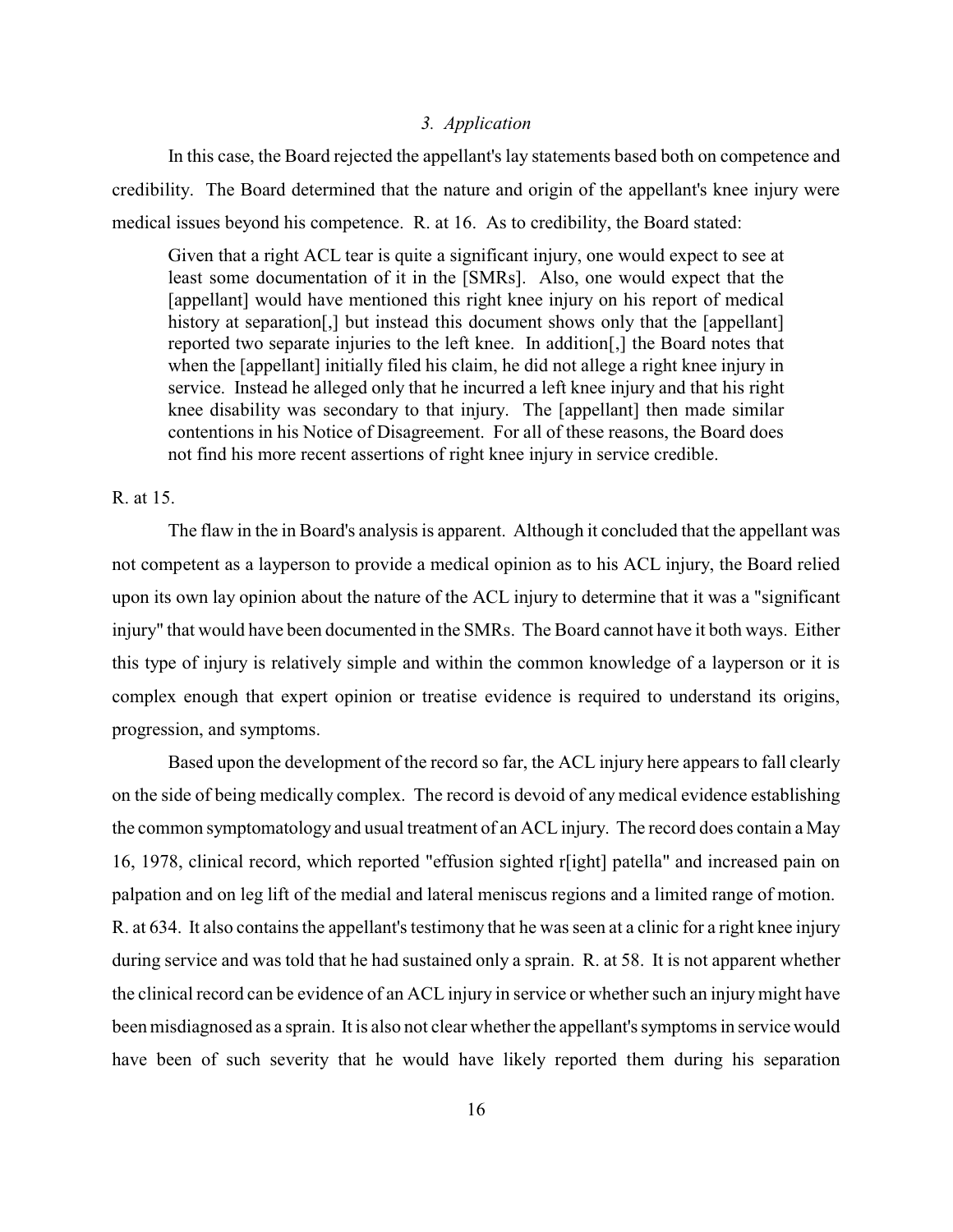examination, particularly if they had been inaccurately attributed to a sprain instead of a more severe ACL injury. Therefore, I agree with the appellant's argument that the Board violated the Court's holding in *Colvin*, *supra*, in finding that some documentation in his SMRs is expected as the Board is not competent to make this determination based solely on its own medical beliefs.

### **II. THE RELATIONSHIP BETWEEN THE BOARD AND VA MEDICAL EXPERTS**

The second common issue that this case presents is the delicate balance between the Board's primacy as a factfinder and its obligation to seek expert assistance in resolving complex medical issues when appropriate.

In evaluating disability claims, the Board is obliged to reject insufficiently detailed medical reports. 38 C.F.R. § 4.2 (2010) ("If a diagnosis is not supported by the findings on the examination report or if the report does not contain sufficient detail, it is incumbent upon the rating board to return the report as inadequate for evaluation purposes."). A medical opinion is adequate "where it is based on consideration of the veteran's prior medical history and examinations and also describes the disability, if any, in sufficient detail so that the Board's 'evaluation of the claimed disability will be a fully informed one.'" *Stefl*, 21 Vet.App. at 123 (quoting *Ardison v. Brown*, 6 Vet.App. 405, 407 (1994)). It necessarily follows that the Board has an obligation to reject medical opinions that are based upon an inaccurate factual premise. *See Reonal*, *supra*.

Although the basic requirement to obtain a detailed medical opinion based upon an accurate factual premise is straightforward in principle, this case demonstrates the types of chicken-or-egg problems that frequently arise in a system where adjudicators and experts do not converse directly. I agree with my colleagues that the request for a medical opinion in this case violated *Austin*. The request in this case was unequivocal in stating that there was no right knee injury during service. This statement makes the case at hand much like *Austin*, where VA made an explicit statement of fact to an examiner that a reasonable physician would likely understand as a necessary premise of the opinion being requested. As noted by the majority's opinion, the statement directly contradicted the findings of the VA examiner in her initial December 2008 opinion and in the subsequent March 2009 opinion, the examiner found that the appellant's right knee injury was not related to service. R. at 49. In particular, her conclusion focused on whether the appellant's ACL injury was secondary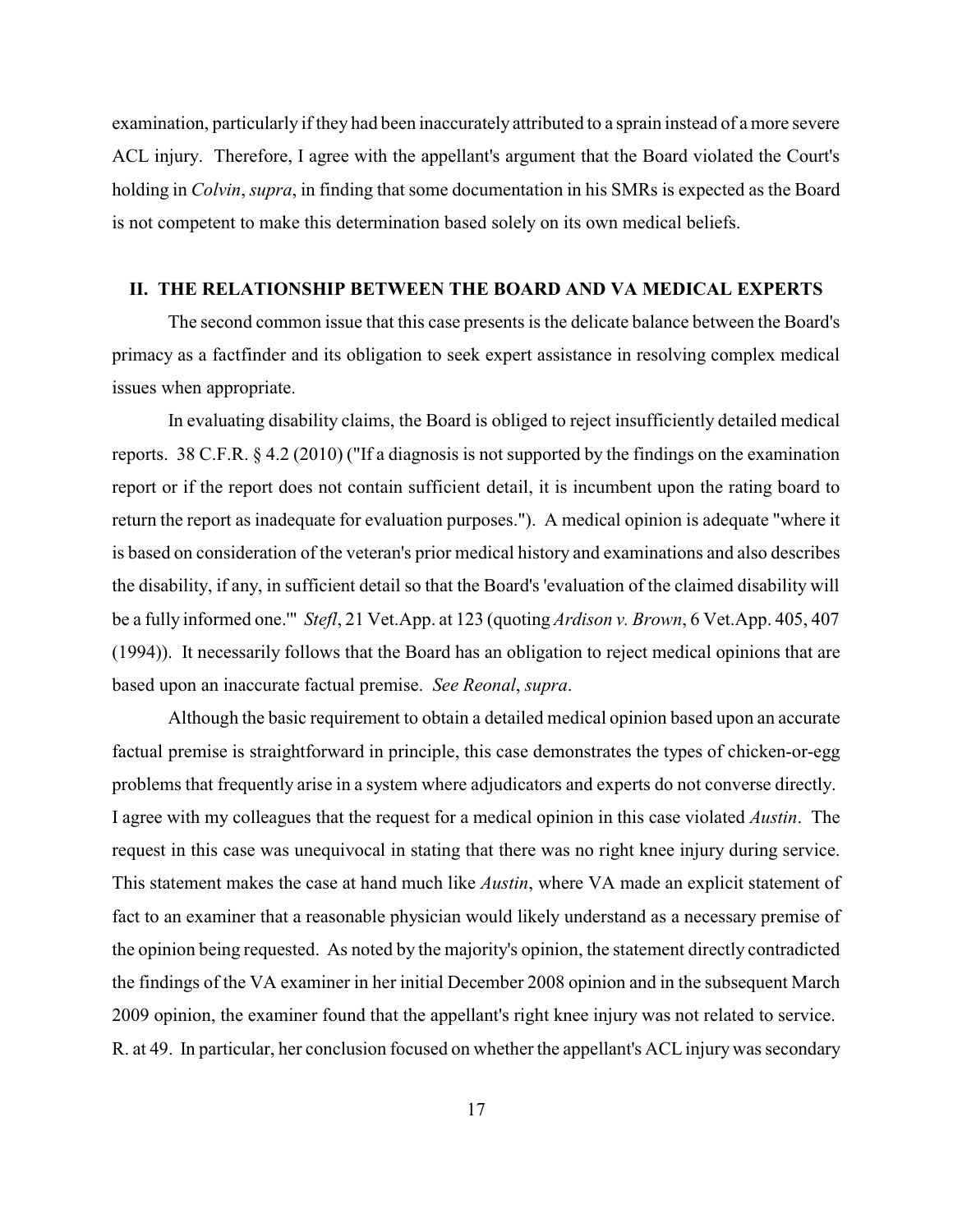to his left knee condition and concluded that it was not related because it was a traumatic injury and not an overuse injury. *Id.* The opinion does not address whether a traumatic injury to the right knee occurred and the reader is left unsure whether the examiner revised her opinion based on additional evidence she reviewed or because she felt bound by the Board's apparent finding against her earlier conclusion. Therefore, regardless of the intent of the request, the Board's categorical statement must be read as limiting the scope of the medical opinion, which had the result of violating *Austin* under the facts of this case.

In this case, the opinion should have asked the physician whether there was any medical reason to accept or reject the proposition that the appellant had a right knee ACL injury that could have lead to his current condition. *Cf. Daves v. Nicholson*, 21 Vet.App. 46, 51-52 (2007) (where an examiner states that additional information may help resolve a disputed medical issue, the Secretary's duty to assist requires the Secretary to determine whether that information can be reasonably obtained). The opinion could have specifically asked what types of symptoms would have been caused by the type of ACL injury at issue and whether such an injury could have been mistaken for a sprain or otherwise gone undiagnosed during service. Had it done so, perhaps this remand could have been avoided.

Nonetheless, I think it is vital to stress that in many cases it is perfectly appropriate for a request for a medical opinion to define the facts that a medical examiner must accept are true. Factfinding is a responsibility that is ultimately committed to the Board and not the VA medical examiner. *See Washington v. Nicholson*, 19 Vet.App. 362, 367-68 (2005) (it is Board's duty to determine probative weight of evidence). As mentioned earlier, where the duty to provide a medical opinion applies, the Board must obtain an opinion that is based upon the factual predicate that it finds to be true. In some cases, a medical opinion may help resolve certain kinds of disputed issues of fact, such as whether a particular injury occurred in service or the precise nature of an intervening injury after service. As a result, in many cases, it may make sense for the Board to make specific findings before remanding a matter and require a medical opinion to accept those findings as true. In other cases, it is better for the Board to note that it needs to resolve a component factual question and then to ask the physician to include in the report an opinion as to whether there is any medical reason to accept or reject the veteran's testimony as to what occurred in the past. When the Board